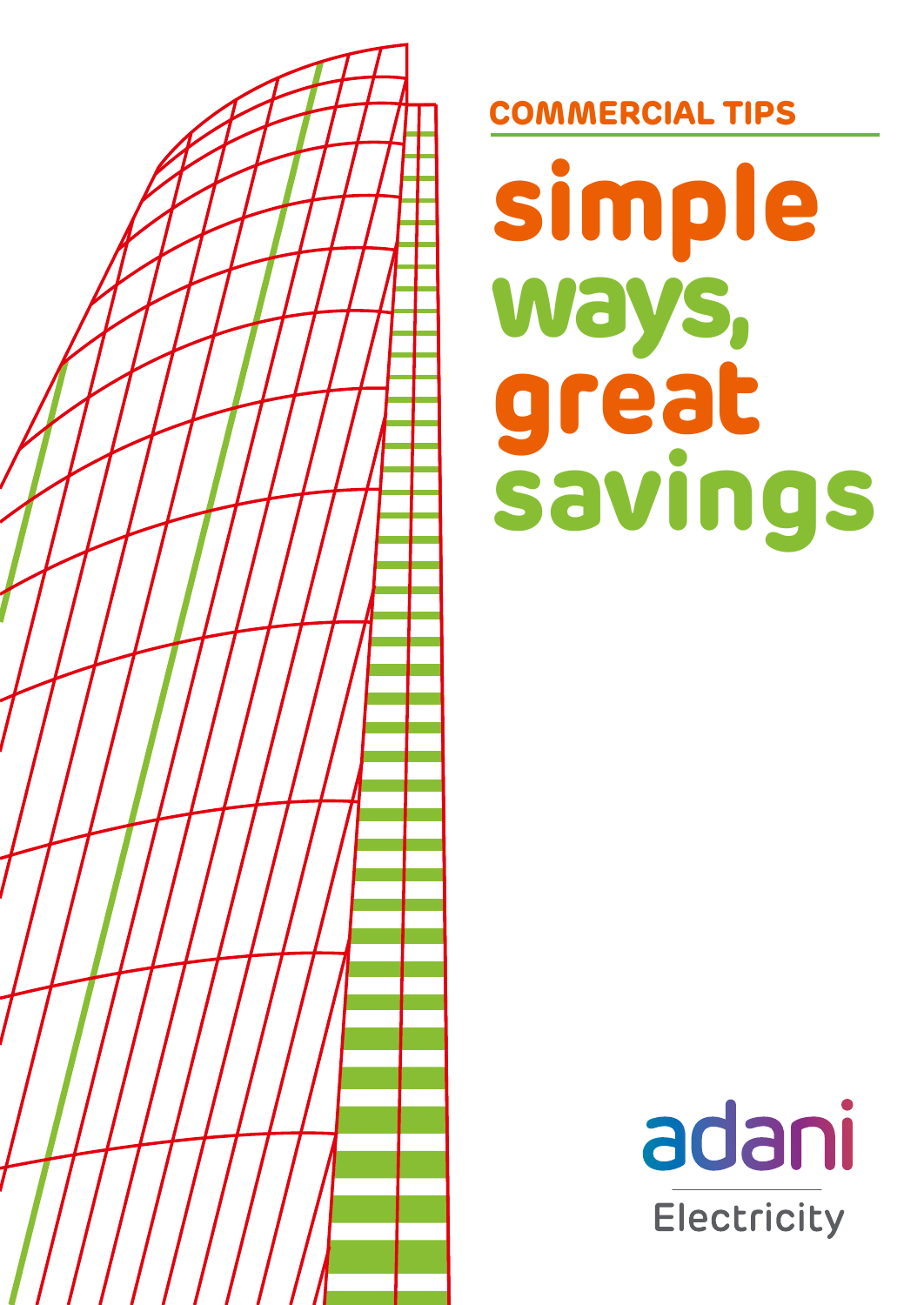#### **Check the suggestions to minimizing the Light Load**

- wisking meximum use or nacural<br>daylight. Add a skylight to bring more Making maximum use of natural sunshine to dark areas.
- $\mathbf{\Delta}$ � Decorate your premises by keeping illumination in mind. Light coloured walls and ceilings reflect more light thereby making the room look brighter.
- � Buying clean lighting fixtures, lampshades and reflectors. A cleaner amp gives brighter output.
- Using fewer bulbs in multi-bulb fixtures. It is a small yet an effective way to conserve energy in your unit.
- > One strong bulb is more efficient than several small capacity bulbs.
- > Instaling motion-sensors to outside lighting.

# **WASHING MACHINE**

They turn the lights off when there is no motion and hence are ideal for passages, corridors and porch lighting.

- Ensuring usage of solar powered lights for outdoor lighting.
- > Preventing energy wastage, by using dimmers to automatically change light intensity.
- Using energy efficient lighting options like CFL's, T5 tube lights and Led Lighting. They help you to save a lot .
- > Replacing conventional lighting fixtures with energy efficient ones.
- You can refer the replacement chart to decide the right replacement for your current fixtures.



### **Check the suggestions to minimizing the Washing Machine Load**

- > Choose the capacity as per your requirement depending upon your family size, frequency of using Washing Machine etc.
- > Do not run the machine for multiple half loads. Instead use it for Full loads only. The machine uses same amount of Electricity for half loads and full loads.
- > Run Cold Water washing cycles instead of hot water cycles. It saves upto 90% of energy that is otherwise used by the machine to heat up the water.

# **COMPUTER & TV**

- > Always switch off Washing Machine from the "plug point switch" as a safety precaution and to prevent any "Stand-by Power Loss".
- Dry your clothes under sun or in natural air instead of drying them in the Washing Machine. It saves the power otherwise being used for the Drying cycle.
- > Help the utility to control peak power demand by using non essential appliances before 10am or after 9pm



## **Check the Suggestions to minimizing the Computer & TV Load**

- > Turn on the computer, monitor, printer only when you need.
- $\rightarrow$ Turning a computer on and off doesn't use any extra electricity and won't damage your computer. On an average 50% of the power taken by a desktop is converted into heat.
- > Hence switch it ON only when you need it.
- > Save power by turning off the computer monitor when you'll be away from it for more than 15 minutes.
- > Screen savers are NOT energy savers.
- Automatic switching to sleep mode or manually turning monitors off is always a better energy-saving strategy.
- Consider buying a laptop for your next computer upgrade. Laptops use upto 90% less energy than desktop computers.
- > Select the right-sized monitor / TV to meet your needs. The bigger the monitor, the more energy it uses.
- Consider using flat panel liquid crystal display (LCD) monitors/ TVs versus conventional CRT monitors / TVs. LCD monitors provide up to 70% power savings and provide up to twice the lifespan of CRT monitors.